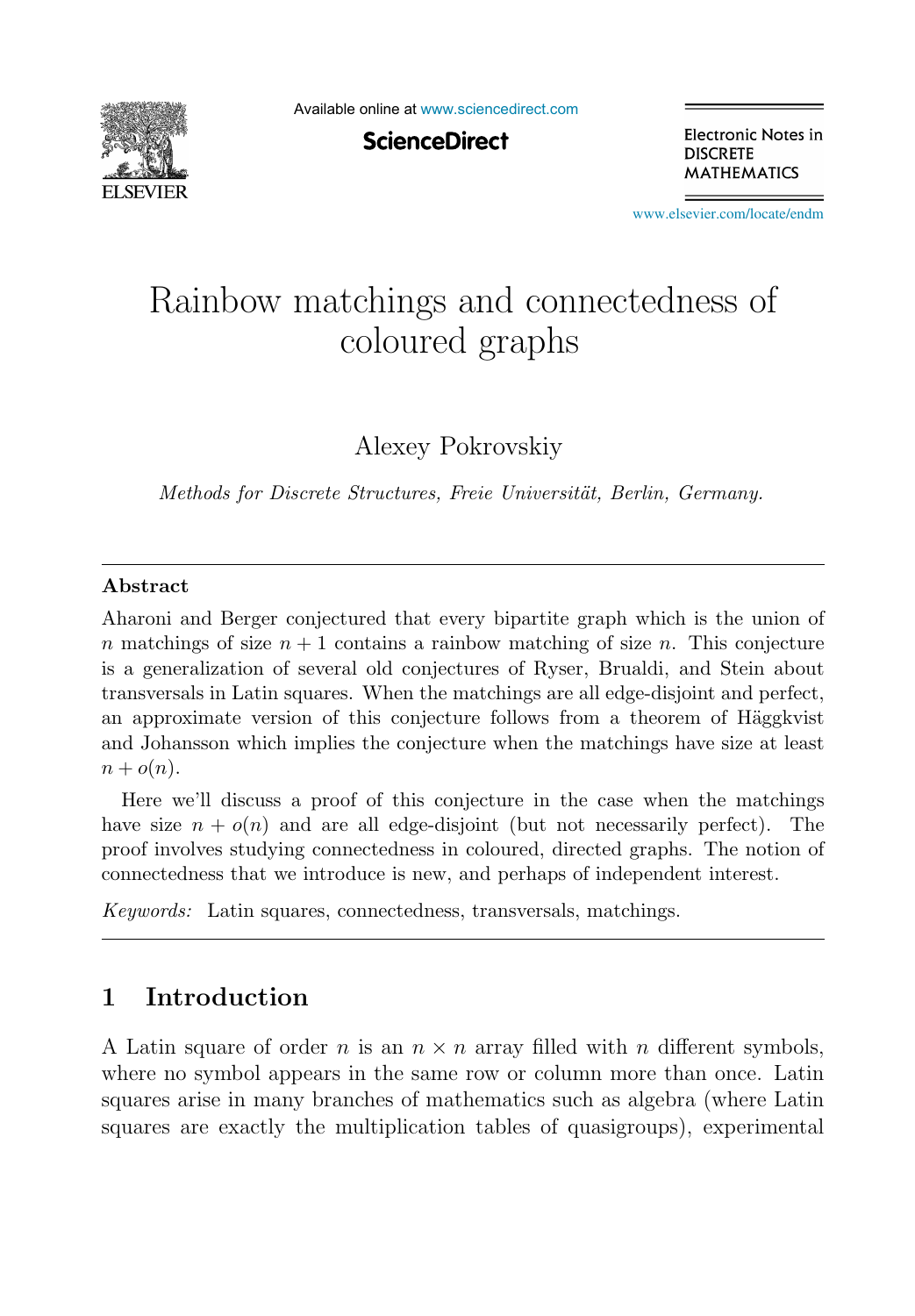<span id="page-1-0"></span>design (where some row-column designs come from Latin squares), and coding theory (where some error-correcting codes are constructed from mutually orthogonal Latin squares). They also occur in recreational mathematics—for example completed Sudoku puzzles are Latin squares.

In this paper we will look for *transversals* in Latin squares—a transversal in a Latin square of order n is a set of n entries such that no two entries are in the same row, same column, or have the same symbol. One reason transversals in Latin squares are interesting is that a Latin square has an orthogonal mate if, and only if, it has a decomposition into disjoint transversals. It is easy to see that not every Latin square has a transversal (for example the unique  $2 \times 2$  Latin square has no transversal), however perhaps every Latin square contains a large *partial transversal* (a partial transversal of size  $m$  is a set of m entries such that no two entries are in the same row, same column, or have the same symbol)?

There are some old and difficult conjectures which guarantee large partial transversals in Latin squares. One is a conjecture of Ryser that every Latin square of odd order contains a transversal. Brualdi and Stein independently made the following conjecture.

**Conjecture 1.1 (Brualdi and Stein)** Every Latin square contains a partial transversal of size  $n-1$ .

There have been many partial results about this conjecture. It is known that every Latin square has a partial transversal of size  $n - o(n)$ —Woolbright and independently Brower, de Vries, and Wieringa proved that ever Latin square contains a partial transversal of size  $n - \sqrt{n}$ . This has been improved by Hatami and Schor to  $n - C \log^2 n$ . A remarkable result of Häggkvist and Johansson shows that if we consider  $(1 - \epsilon)n \times n$  Latin rectangles rather than Latin squares, then it is possible to decompose all the entries into disjoint transversals (for  $m \leq n$  a  $m \times n$  Latin rectangle is an  $m \times n$  array of n symbols where no symbol appears in the same row or column more than once. A transversal in a Latin rectangle is a set of m entries no two of which are in the same row, column, or have the same symbol).

**Theorem 1.2 (Häggkvist and Johansson,**  $[4]$ **) For every**  $\epsilon$ **, there is an**  $m_0 = m_0(\epsilon)$  such that the following holds. For every  $n \geq (1+\epsilon)m \geq m_0$ , every  $m \times n$  Latin rectangle can be decomposed into disjoint transversals.

This theorem is proved by a probabilistic argument, using a "random greedy process" to construct the transversals. The above theorem gives yet another proof that every sufficiently large  $n \times n$  Latin square has a partial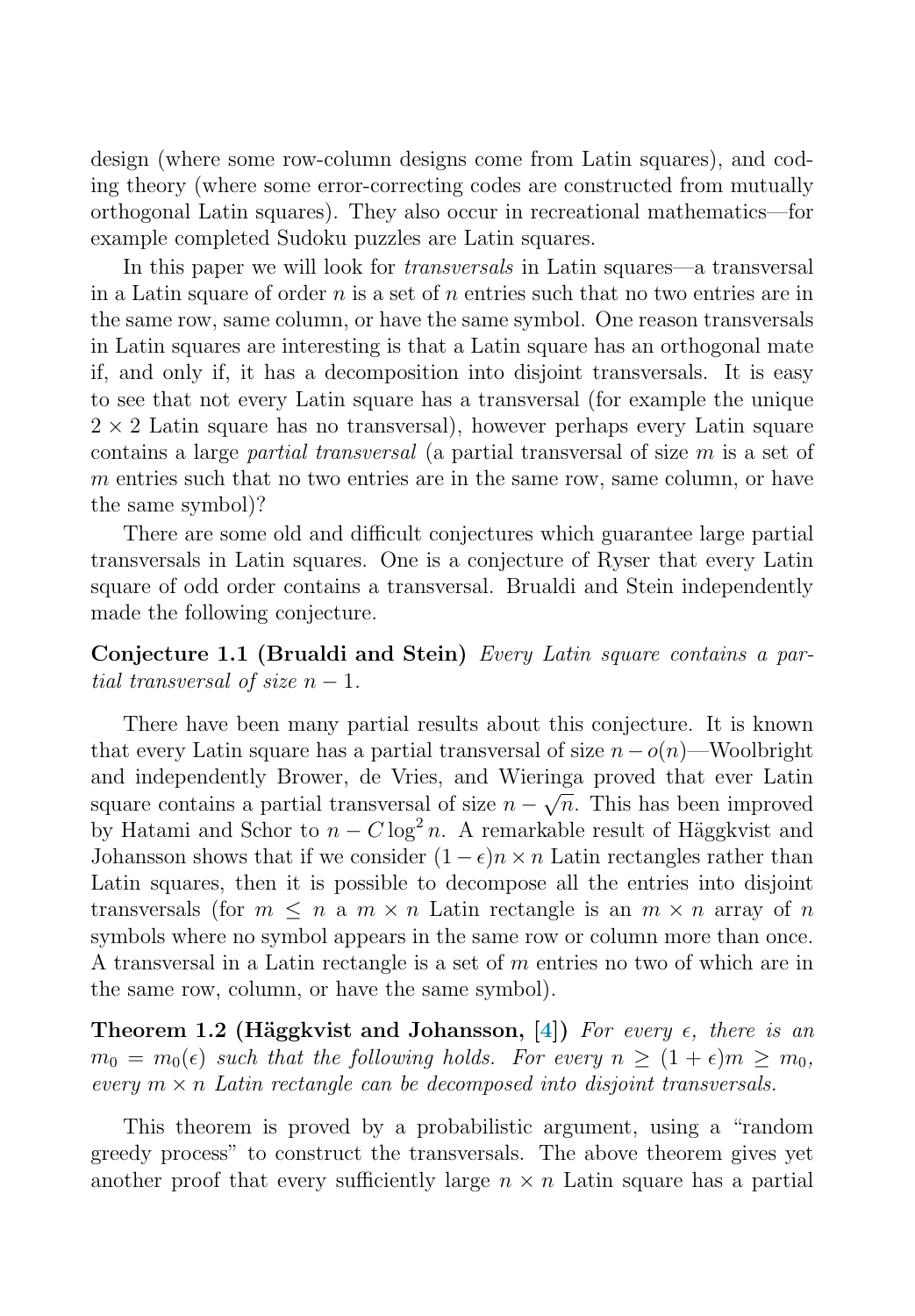<span id="page-2-0"></span>transversal of size  $n - o(n)$ —indeed if we remove  $\epsilon n$  rows of a Latin square we obtain a Latin rectangle to which Theorem [1.2](#page-1-0) can be applied.

In this paper we will look at a strengthening of Conjecture [1.1.](#page-1-0) The strengthening we'll look at is a conjecture due to Aharoni and Berger which takes place in a more general setting than Latin squares—namely coloured bipartite graphs. To see how the two settings are related, notice that there is a one-to-one correspondence between  $n \times n$  Latin squares and proper edgecolourings of  $K_{n,n}$  with n colours—indeed to a Latin square S we associate the colouring of  $K_{n,n}$  with vertex set  $\{x_1,\ldots,x_n,y_1,\ldots,y_n\}$  where for every i, j the edge between  $x_i$  and  $y_j$  receives colour  $S_{i,j}$ . It is easy to see that in this setting transversals in S correspond to perfect rainbow matchings in  $K_{n,n}$ (a matching is rainbow if all its edges have different colours). Thus Conjec-ture [1.1](#page-1-0) is equivalent to the statement that "in any proper *n*-edge-colouring of  $K_{n,n}$ , there is a rainbow matching of size  $n-1$ ".

One could ask whether a large rainbow matching exists in more general bipartite graphs. Aharoni and Berger posed the following conjecture, which generalises Conjecture [1.1.](#page-1-0)

**Conjecture 1.3 (Aharoni and Berger, [\[1\]](#page-5-0))** Let G be a bipartite graph consisting of n matchings, each with at least  $n + 1$  edges. Then G contains a rainbow matching with n edges.

In the above conjecture we think of the n matchings forming  $G$  as having different colours, and so "rainbow matching" means a matching containing one edge from each matching in  $G$ . It is worth noting that the above conjecture does not require the matchings in  $G$  to be disjoint i.e. it is about bipartite multigraphs rather than simple graphs. This above conjecture was posed in a different form in [\[1\]](#page-5-0) as a conjecture about matchings in tripartite hypergraphs (Conjecture 2.4 in [\[1\]](#page-5-0)). It was first stated as a conjecture about rainbow matchings in [\[2\]](#page-5-0).

The above conjecture has attracted a lot of attention recently, and there are many partial results. One very natural approach to Conjecture 1.3 is to prove it when the matchings have size much larger than  $n + 1$ . When the matchings have size  $2n$  then it is easy to see that the conclusion of the conjecture is true (by greedily choosing disjoint edges one at a time). Aharoni, Charbit, and Howard [\[2\]](#page-5-0) proved that matchings of size  $7n/4$  are sufficient to guarantee a rainbow matching of size n. Kotlar and Ziv  $[5]$  improved this to  $5n/3$ . Clemens and Ehrenmüller [\[3\]](#page-5-0) further improved this to  $3n/2 + o(n)$ which is currently the best known bound.

An approximate version of Conjecture 1.3 can be obtained from Theo-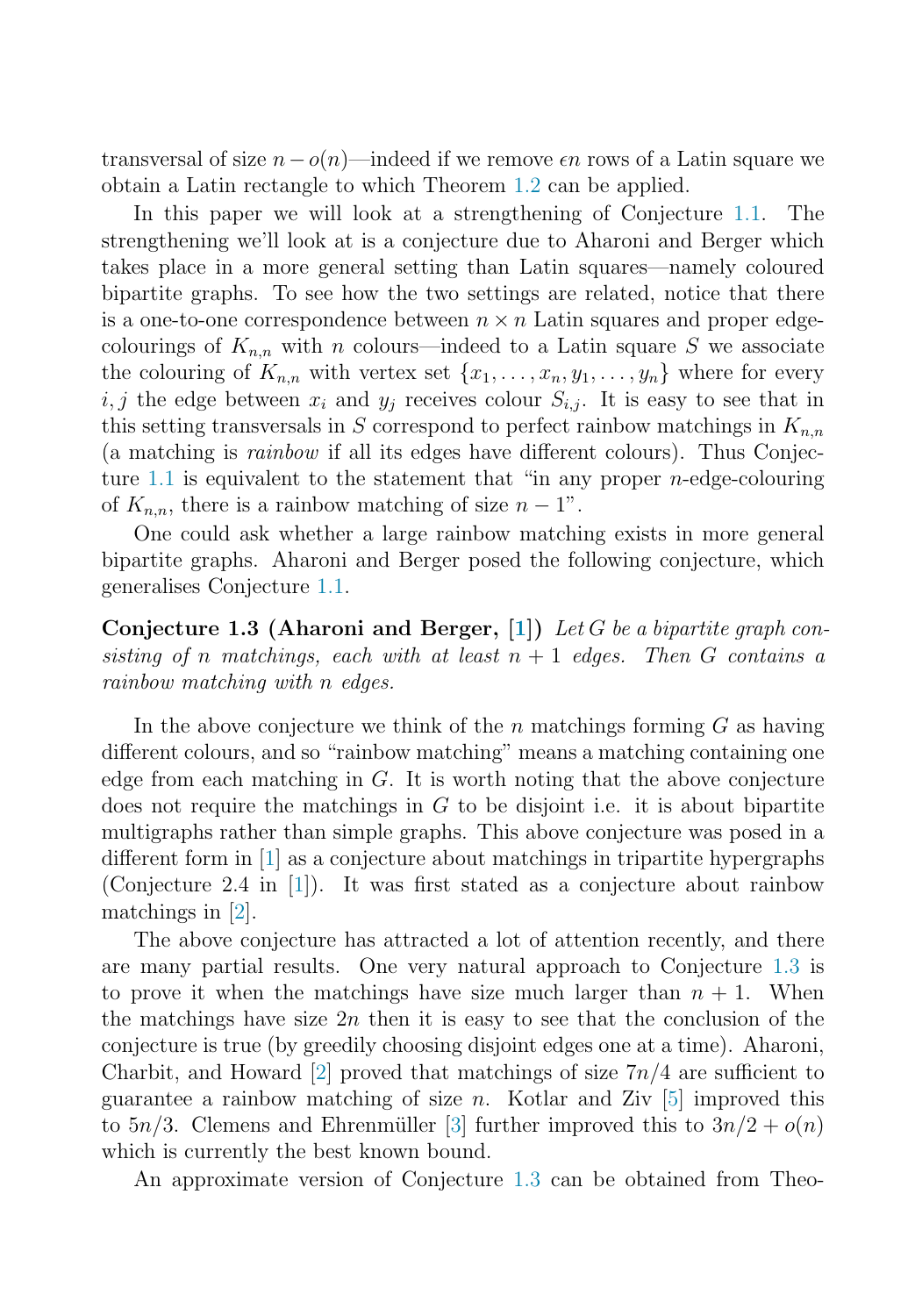<span id="page-3-0"></span>rem [1.2.](#page-1-0) It is easy to see that Theorem [1.2](#page-1-0) is equivalent to the following "let G be a bipartite graph consisting of  $n$  edge-disjoint perfect matchings, each with at least  $n+o(n)$  edges. Then G can be decomposed into disjoint rainbow matchings of size  $n^{\prime\prime}$  (to see that this is equivalent to Theorem [1.2,](#page-1-0) associate an *m*-edge-coloured bipartite graph with vertex set  $\{x_1, \ldots, x_n, y_1, \ldots, y_n\}$  with any  $m \times n$  Latin rectangle by placing a colour k edge between  $x_i$  and  $y_j$ whenever  $(k, i)$  has symbol j in the rectangle).

The result that we'll discuss is an approximate version of Conjecture [1.3](#page-2-0) in the case when the matchings in  $G$  are disjoint, but not necessarily perfect.

**Theorem 1.4** For all  $\epsilon_0 > 0$ , there exists an  $N_0 = N_0(\epsilon_0)$  such that the following holds. Let G be a bipartite graph consisting on  $n \geq N_0$  edge-disjoint matchings, each with at least  $(1 + \epsilon_0)n$  edges. Then G contains a rainbow matching with n edges.

Unlike the proof of Theorem [1.2](#page-1-0) which can be used to give a randomised process to find a rainbow matching, the proof of Theorem 1.4 is algorithmic i.e. the matching in Theorem 1.4 can be found in polynomial time.

The proof of Theorem 1.4 will appear in [\[6\]](#page-5-0). For the remainder of this extended abstract we will sketch some of the ideas which go into the proof. At a very high level the proof of Theorem 1.4 consists of associating an auxiliary directed graph  $D$  to the graph  $G$ , such that directed paths in  $D$  give some kind of information about rainbow matchings in G. Then we apply results about connectedness in directed graphs in order to prove the theorem. In Section 1.1 we sketch how the directed graph  $D$  is constructed. In Section [1.2](#page-4-0) we state the result about directed which is used in the proof of Theorem 1.4.

#### 1.1 From bipartite graphs to directed graphs

Let G be a graph consisting of n disjoint matchings each of size  $(1 + \epsilon_0)n$ as in the statement of Theorem 1.4. Let  $X$  and  $Y$  be the two parts of the bipartition of G. Let M be a rainbow matching in G. Let  $X_0 = X \setminus V(M)$  be the subset of X consisting of vertices not touched by M. Let  $c^*$  be a colour missing from M.

We construct an edge-labelled directed graph D as follows. The vertex set of  $D$  will be the set of colours in  $G$ . Every edge of  $D$  is labelled by a vertex  $x \in X_0$ . For two colours  $u, v \in V(D)$  we set uv to be an edge of D labelled by  $x \in X_0$  whenever there is a colour u edge from x to the colour v edge of  $M$  in  $G$ .

Why might this graph be useful? It turns out that if there is a vertex of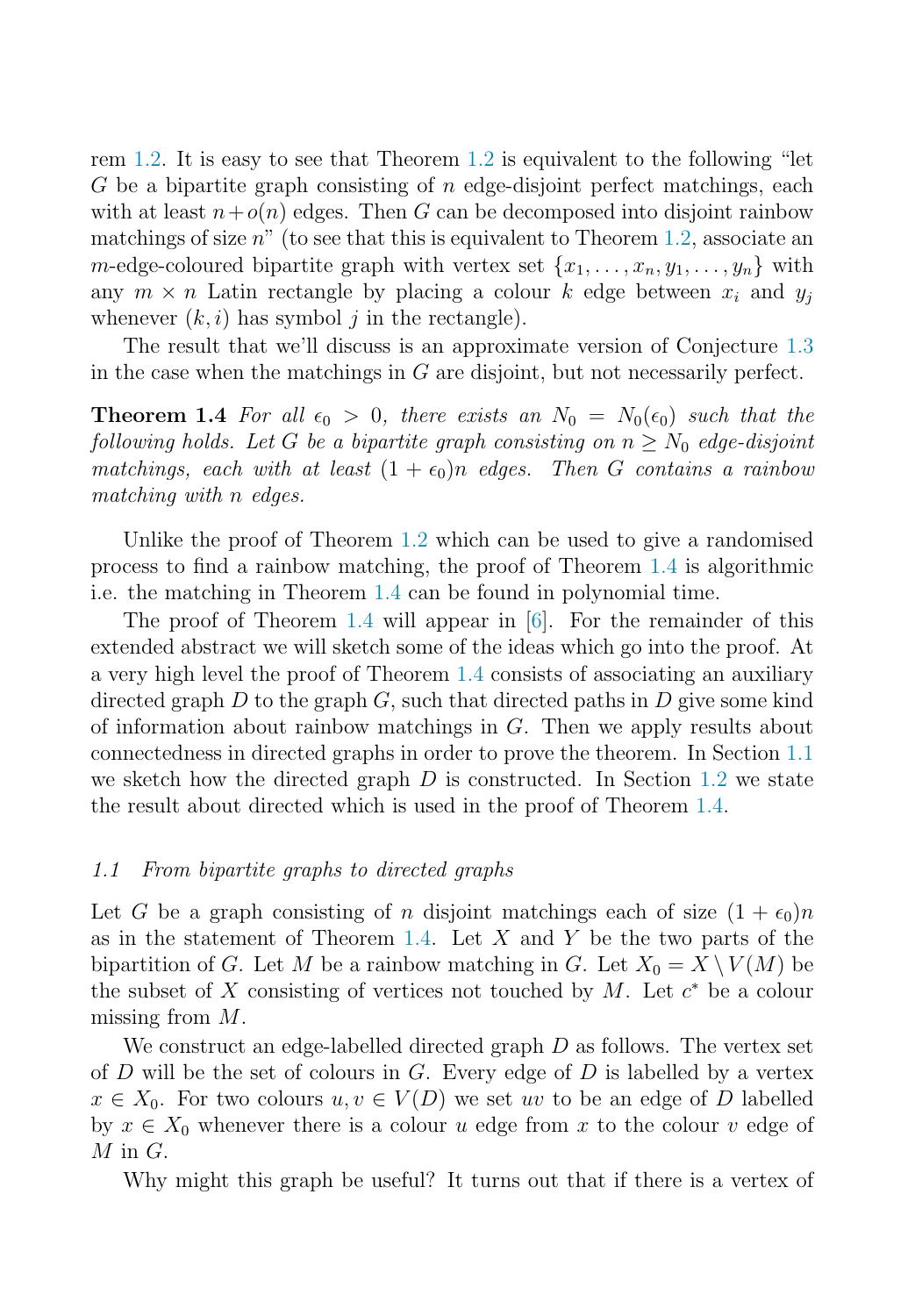<span id="page-4-0"></span>small out-degree in D which is close to  $c^*$  then we can find a larger rainbow matching in G.

**Lemma 1.5** Let  $P = (c^*, p_1, p_2, \ldots, p_k)$  be a directed rainbow path from  $c^*$ to some  $p_k \in V(D)$ . If we have  $d^+(v) < \epsilon_0 n - |P|$ , then there is a rainbow matching of size  $|M|+1$  in G.

**Proof.** Let  $e_1, e_2, \ldots, e_k$  be the edges of G corresponding to the edges  $c^*p_1$ ,  $p_1p_2,\ldots,p_{k-1}p_k$  of D. For  $i=1,\ldots,k$ , let  $m_i$  be the colour  $p_i$  edge of M. From the definition of D, we have that  $e_i$  and  $m_i$  intersect in Y, and that  $e_{i+1}$ and  $m_i$  have the same colour. Notice that for distinct i and j, the edges  $e_i$ and  $e_i$  are disjoint (since P is rainbow) as are  $m_i$  and  $m_j$  (since P is a path). Therefore  $M' = M - m_1 - \ldots - m_k + e_1 + \ldots + e_k$  is a rainbow matching of size |M| in G, missing colour  $p_k$ .

Notice that since there are  $(1 + \epsilon_0)n$  colour  $p_k$  edges in G, there must be at least  $\epsilon_0 n$  colour  $p_k$  edges touching  $X_0$ . Each of these gives rise to an edge leaving  $p_k$  unless it goes through  $Y_0$ . Therefore if  $d^+(v) < \epsilon_0 n - |P|$ , then there are at least  $|P|+1$  colour  $p_k$  edges between  $X_0$  and  $Y_0$ . One of these must be disjoint from  $e_1, \ldots, e_k$  and so can be added to M' to give a matching of size  $|M| + 1.$ 

Therefore rainbow paths in  $D$  can give useful information about rainbow matchings in G. In the full proof of Theorem [1.4](#page-3-0) we use more complicated directed graphs than the one constructed above. We also use a result about coloured directed graphs which we discuss in the next section.

## 1.2 Rainbow connectedness

The key idea in the proof of Theorem [1.4](#page-3-0) seems to be a new notion of connectedness of coloured graphs.

**Definition 1.6** An edge-coloured graph G is said to be strongly rainbow  $k$ connected if for any set of at most  $k$  colours  $S$  and any pair of vertices  $u$  and v, there is a rainbow u to v path whose edges have no colours from  $S$ .

The above definition differs from usual notions of connectedness, since generally the avoided set S is a set of *edges* rather than colours. In some ways Definition 1.6 is perhaps too strong. In particular, there doesn't seem to be a natural analogue of Menger's Theorem for strongly rainbow k-edge-connected graphs. Nevertheless, strongly rainbow k-connected graphs turn out to be very useful for studying rainbow matchings in bipartite graphs. The following lemma is a key part of the proof of Theorem [1.4.](#page-3-0) It shows that every properly